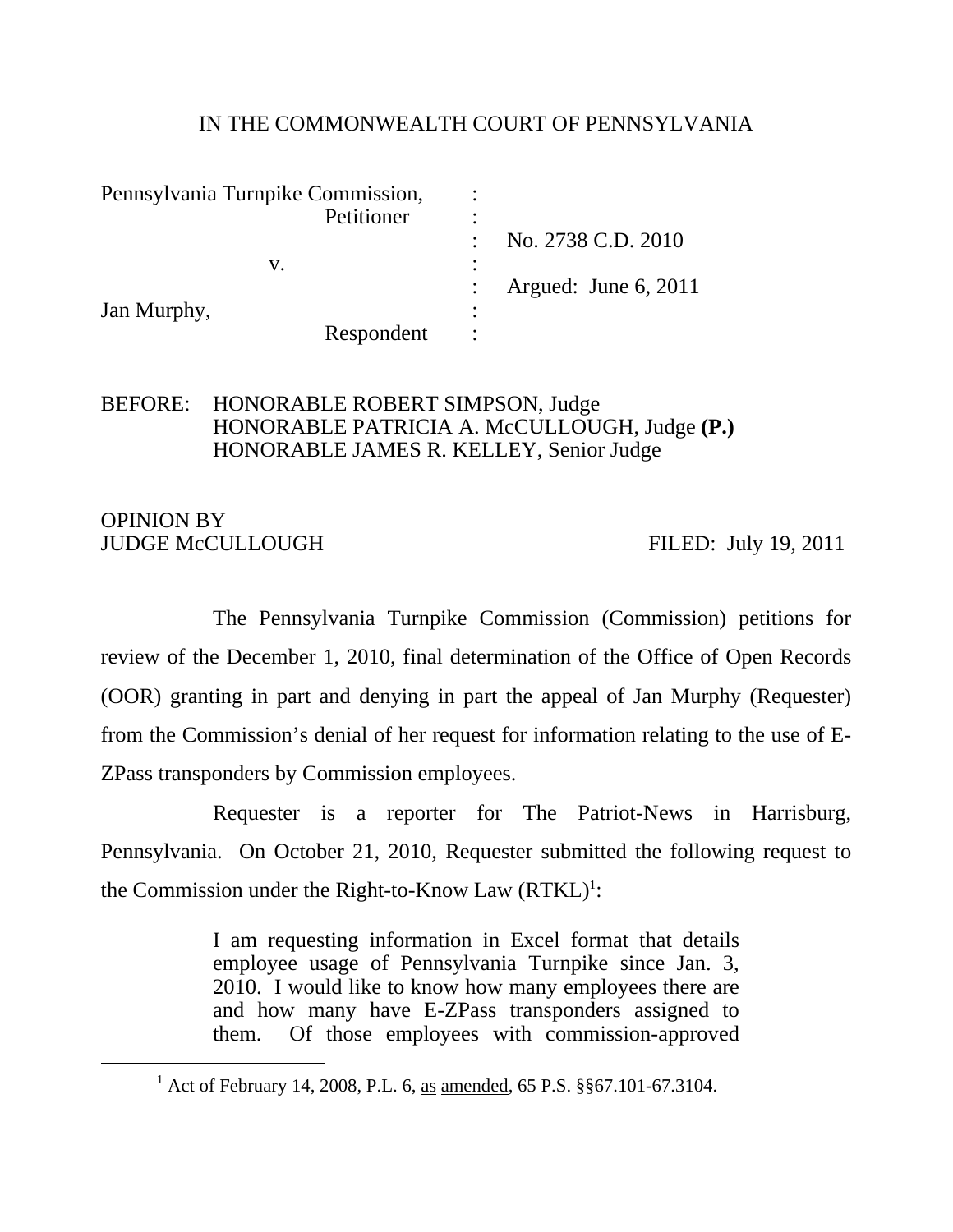transponders, I am requesting their names, their positions with the commission, and a record of their usage of the turnpike including identifying the interchanges where they enter and exit the turnpike and the times and dates of travel. If this would cost more than \$100, please notify me in advance.

(R.R. at 7a.) By letter dated October 22, 2010, the Commission's open records officer denied the request. The letter explained that, to the extent that Requester sought answers to questions, the Commission was not required to answer questions or otherwise respond to requests other than for records. (R.R. at 9a.)

 With respect to the remainder of the request, the letter alleged that the E-ZPass information sought by Requester was not a public record because it was exempt from disclosure under section  $8117(b)(5)$  of the Transportation Act,<sup>2</sup> which addresses electronic toll collection and provides in part, as follows:

> Notwithstanding any other provision of law, videotapes, photographs, microphotographs, other recorded images, written records, reports or facsimiles prepared pursuant to this section shall be for the exclusive use of the commission, its authorized agents, its employees and law enforcement officials for the purpose of discharging duties under this section and the regulations of the commission. **The information shall not be deemed a public record under the act of June 21, 1957 (P.L. 390, No. 212), referred to as the Right-to-Know Law.** The information shall not be discoverable by court order or otherwise; nor shall it be offered in evidence in any action or proceeding which is not directly related to a violation of this section, the regulations of the commission or indemnification for liability imposed pursuant to this section.

 $\overline{\phantom{a}2}$  $2$  Section 102 of the RTKL defines a "Public record" as "[a] record, including a financial record, of a Commonwealth or local agency that…(2) is not exempt from being disclosed under any other Federal or State law or regulation or judicial order or decree…." 65 P.S. §67.102.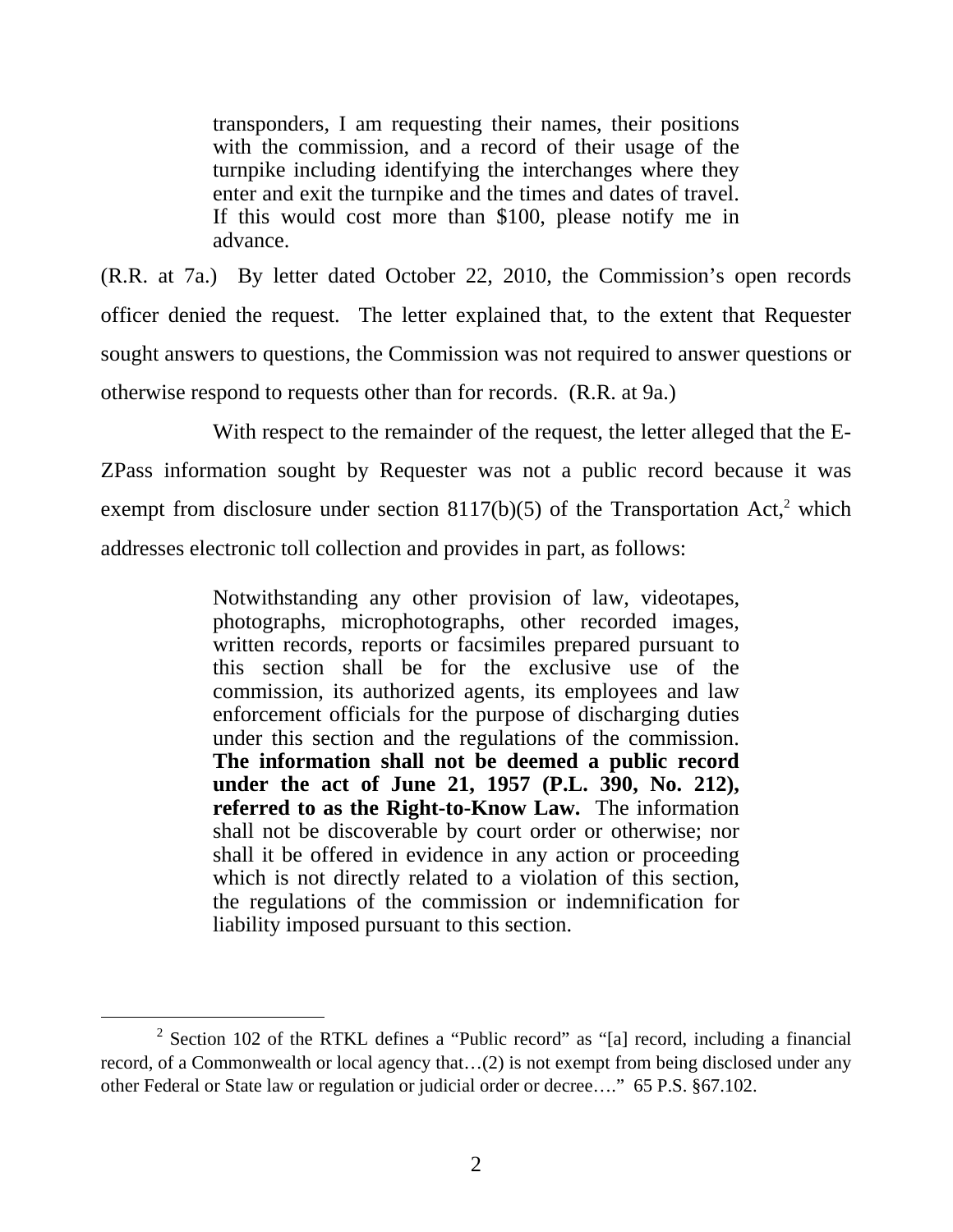74 Pa. C.S. §8117(b)(5) (Emphasis added) Id. The letter also cited section 8117(d) of the Transportation Act, which addresses the privacy of electronic toll collection account holder information and provides, in pertinent part, as follows:

> (1) Except as set forth under paragraph (2), notwithstanding any other provision of law, all of the following apply to information kept by the commission, its authorized agents or its employees which is related to the account of an electronic toll collection system account holder:

> > (i) The information shall be for the exclusive use of the commission, its authorized agents, its employees and law enforcement officials for the purpose of discharging their duties pursuant to this section and the regulations of the commission. This subparagraph includes names, addresses, account numbers, account balances, personal financial information, vehicle movement records and other information compiled from transactions with the account holders.

> > (ii) The information shall not be deemed a public record under the Right-to-Know Law, nor shall it be discoverable by court order or otherwise or be offered in evidence in any action or proceeding which is not directly related to the discharge of duties under this section, the regulations of the commission or a violation of an account holder agreement.

# 74 Pa. C.S. §8117(d)(1)(i), (ii) (R.R. at 9a-10a.)

 Requester thereafter appealed to OOR alleging that the Commission was misapplying section 8117 of the Transportation Act because that section was intended to protect information submitted by members of the general public, and was not intended to be used to shield information concerning public employee benefits.<sup>3</sup>

 $\frac{1}{3}$ <sup>3</sup> Earlier in her appeal, Requester explained that her request was premised upon her learning that Commission employees were permitted to use the turnpike free of charge regardless of whether their travel was job-related.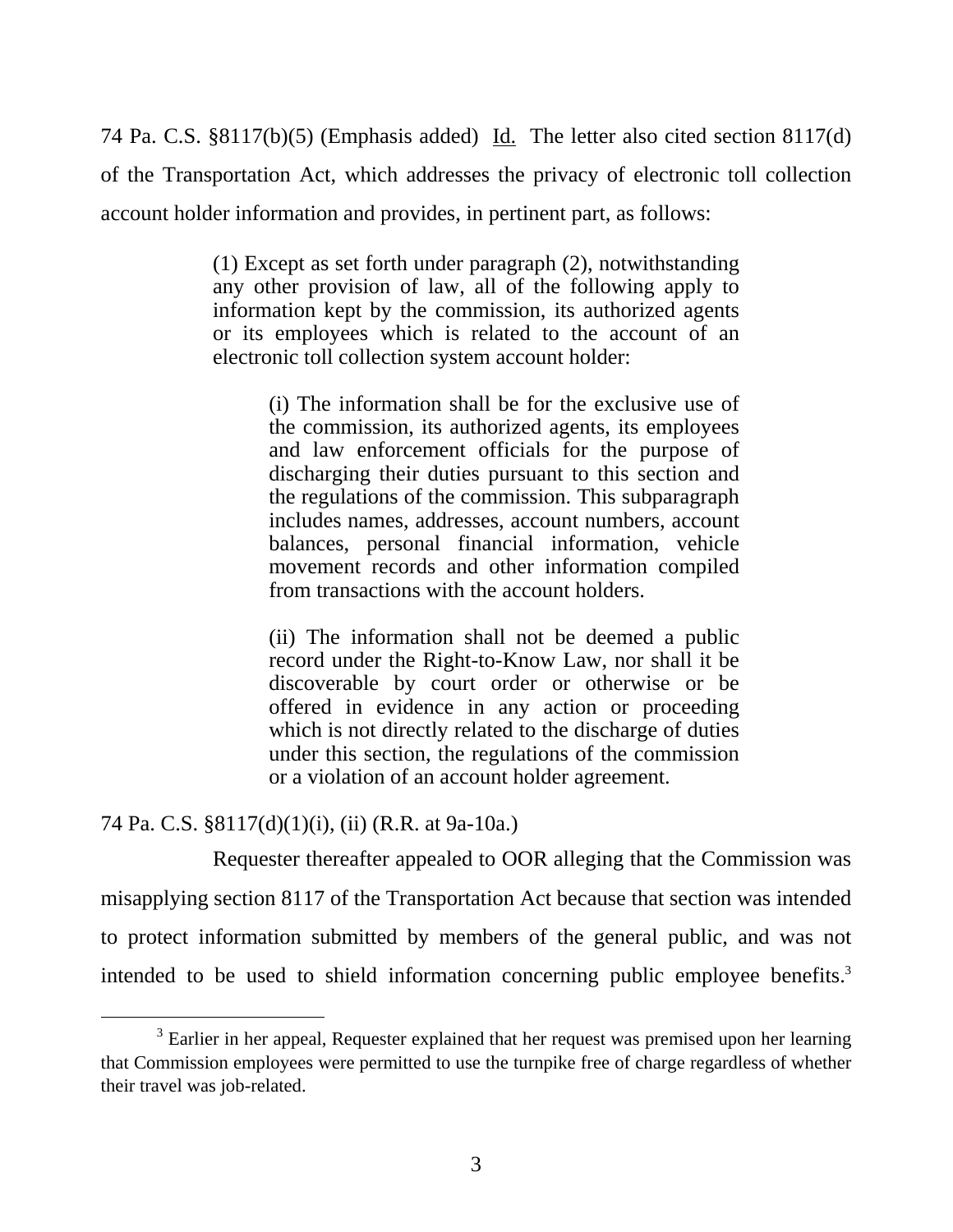(R.R. at 12a.) Requester also alleged that public employees were not account holders under section 8117(d) because they were not paying to use the E-ZPass service and, therefore, had no "account" on which any funds would be due. Id. Additionally, Requester alleged that section 8117(b)(5) of the Transportation Act is inapplicable because that section governs liability for failure to pay required tolls, and the Commission employees use the system free of charge and are not subject to any liability in this regard. Id.

 OOR invited both parties to supplement the record. Albert Peters II, general litigation and contracts counsel for the Commission, submitted a letter dated November 9, 2010, explaining the bases of the Commission's decision. (R.R. at 14a-15a.) Peters attached to this letter a verification from Thomas Cohick, the Commission's manager of customer service operations. In this verification, Cohick stated that the Commission does not apply for or maintain E-ZPass accounts on behalf of its employees; rather, employees are required to complete private account applications in their individual names, which applications include personal financial information and license information for personal vehicles. (R.R. at 16a.) Additionally, Cohick indicated that employees are responsible for paying tolls at non-Commission toll agencies and for providing a \$35.00 account deposit. Id. For these reasons, Cohick described the employees, not the Commission, as the E-ZPass account holders. (R.R. at 17a.) Finally, Cohick noted that he was familiar with several Commonwealth agencies that open and maintain their own E-ZPass accounts and distribute transponders to their employees. According to Cohick, in those situations, the Commonwealth is the account holder. Id.

 On December 1, 2010, OOR issued a decision granting in part and denying in part Requester's appeal. OOR granted Requester's appeal insofar as she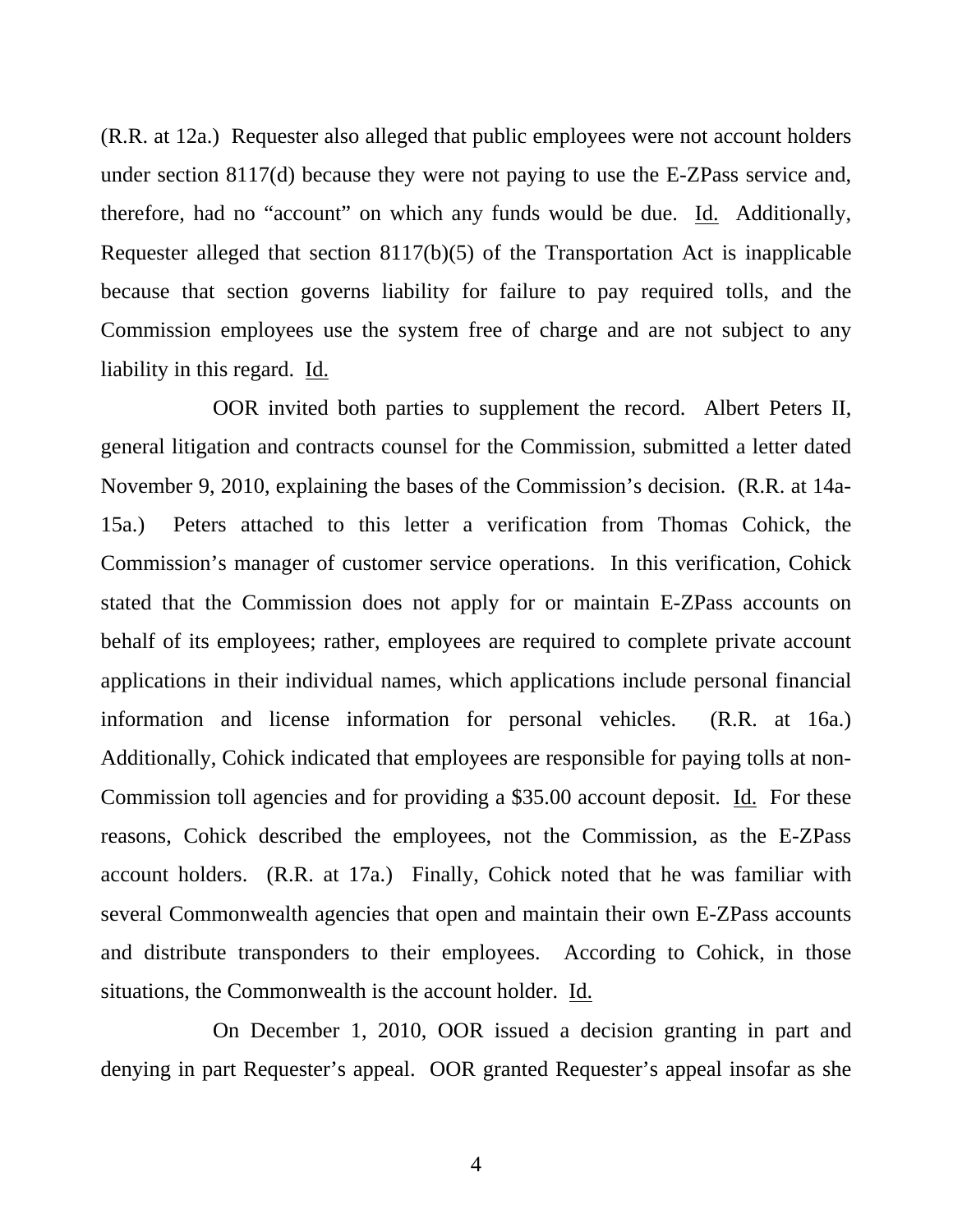sought records of usage of the turnpike by Commission employees, including identifying the interchanges where employees enter and exit the turnpike and the times and dates of travel, and the positions of employees with Commission-provided E-ZPass transponders. OOR denied Requester's appeal insofar as she sought answers to questions, rather than records. OOR also denied Requester's appeal insofar as she sought the names of Commission employees with E-ZPass transponders, holding that such names are compiled from transactions with account holders and, thus, are exempt from public access pursuant to section  $8117(d)(1)(i)$  of the Transportation Act.

 OOR concluded that the Commission provided no evidence that records of usage by Commission employees constituted statutorily-exempt "vehicle movement records" or other information protected by section 8117(d)(1)(i). OOR also concluded that the Commission failed to present sufficient evidence that employee position information was exempt under that section. Further, OOR concluded that section 8117(b) was inapplicable because it was specifically limited to information prepared in relation to the imposition of liability for a violation of the Transportation Act. However, to the extent that the Commission was required to provide the requested information, OOR indicated that the names of Commission employees could be redacted.

 The Commission thereafter filed a petition for review with this Court, as well as an application to supplement the record with two additional declarations from Commission employees. The first declaration, from Lorie Gray, the Commission's customer communications manager, would state that the Commission has no records that match the title of the Commission employee with the E-ZPass transponder. The second declaration, also from Cohick, would state that "vehicle movement" records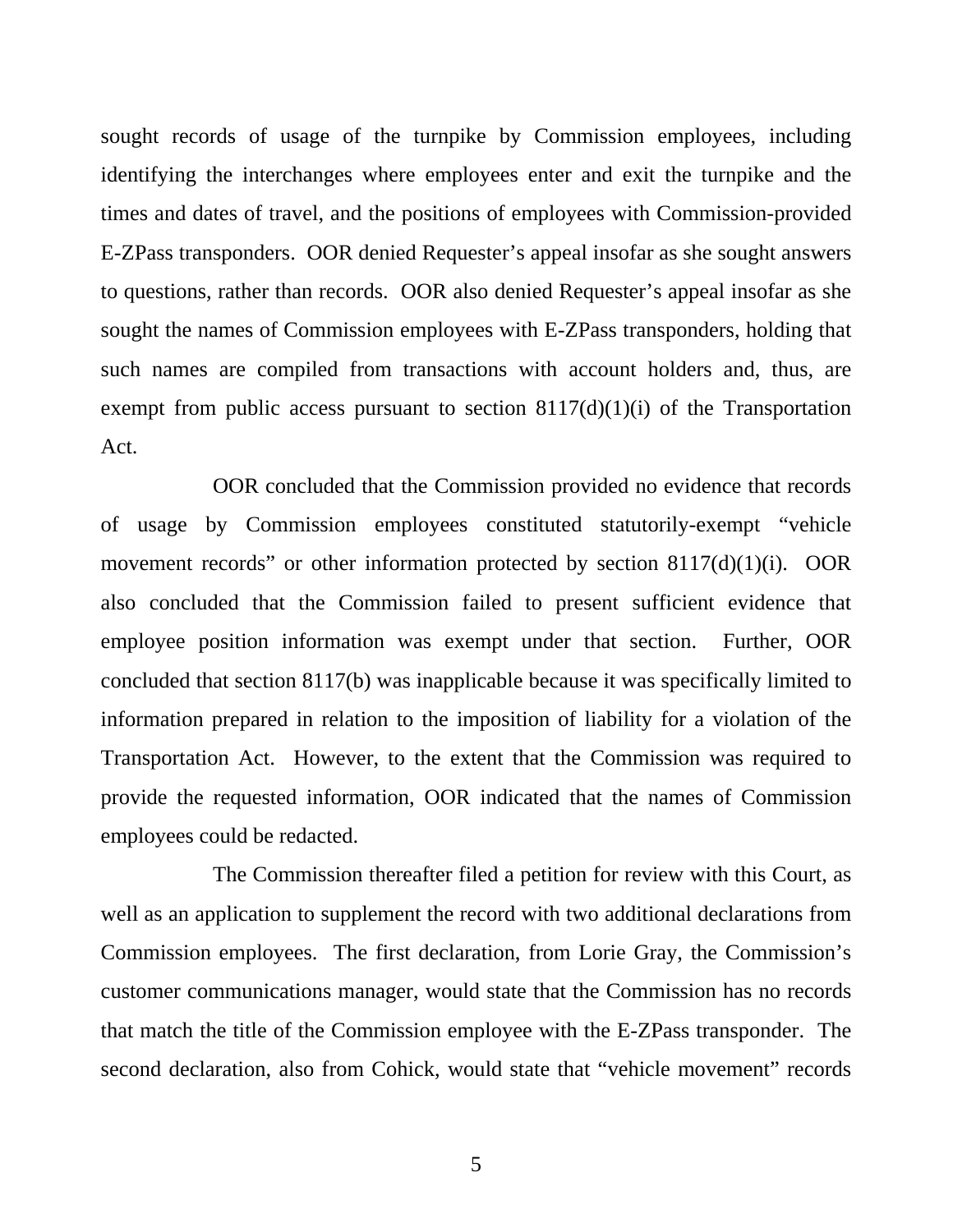track the entry and exit interchanges and the corresponding dates and times. In support of its application, the Commission cites our decision in Bowling v. Office of Open Records, 990 A.2d 813 (Pa. Cmwlth. 2010), appeal granted, \_\_\_ Pa. \_\_\_, 15 A.3d 427 (2011), wherein we held that the RTKL does not restrain a court from reviewing other material or supplementing the record through hearing or remand. The Commission also cites our recent decision in Department of Conservation and Natural Resources v. Office of Open Records, 1 A.3d 929 (Pa. Cmwlth. 2010), interpreting Bowling as holding that a reviewing court can accept additional evidence and make its own factual findings.

 Requester filed an answer alleging that the Commission cannot submit supplemental information directly related to the original issues in this matter at this stage of the proceedings. Additionally, Requester notes that Bowling limited the types of materials subject to review to a stipulation of the parties or the documents at issue and only permitted supplementation of the record through hearing or remand. Requester contends that Bowling does not allow for submission of additional evidence at any time, especially when this evidence could have been submitted during the earlier stages of the proceedings. By order dated February 15, 2011, this Court directed that the Commission's application to supplement the record be decided with the merits.

 We begin with the Commission's application. While we recognize our previous holdings in Bowling and Department of Conservation and Natural Resources, we are also cognizant of the fact that our Supreme Court has granted allocator in Bowling to specifically address the proper level of this Court's judicial review of OOR decisions. Here, the Commission seeks to introduce declarations averring a lack of records matching the title of the Commission employee with the E-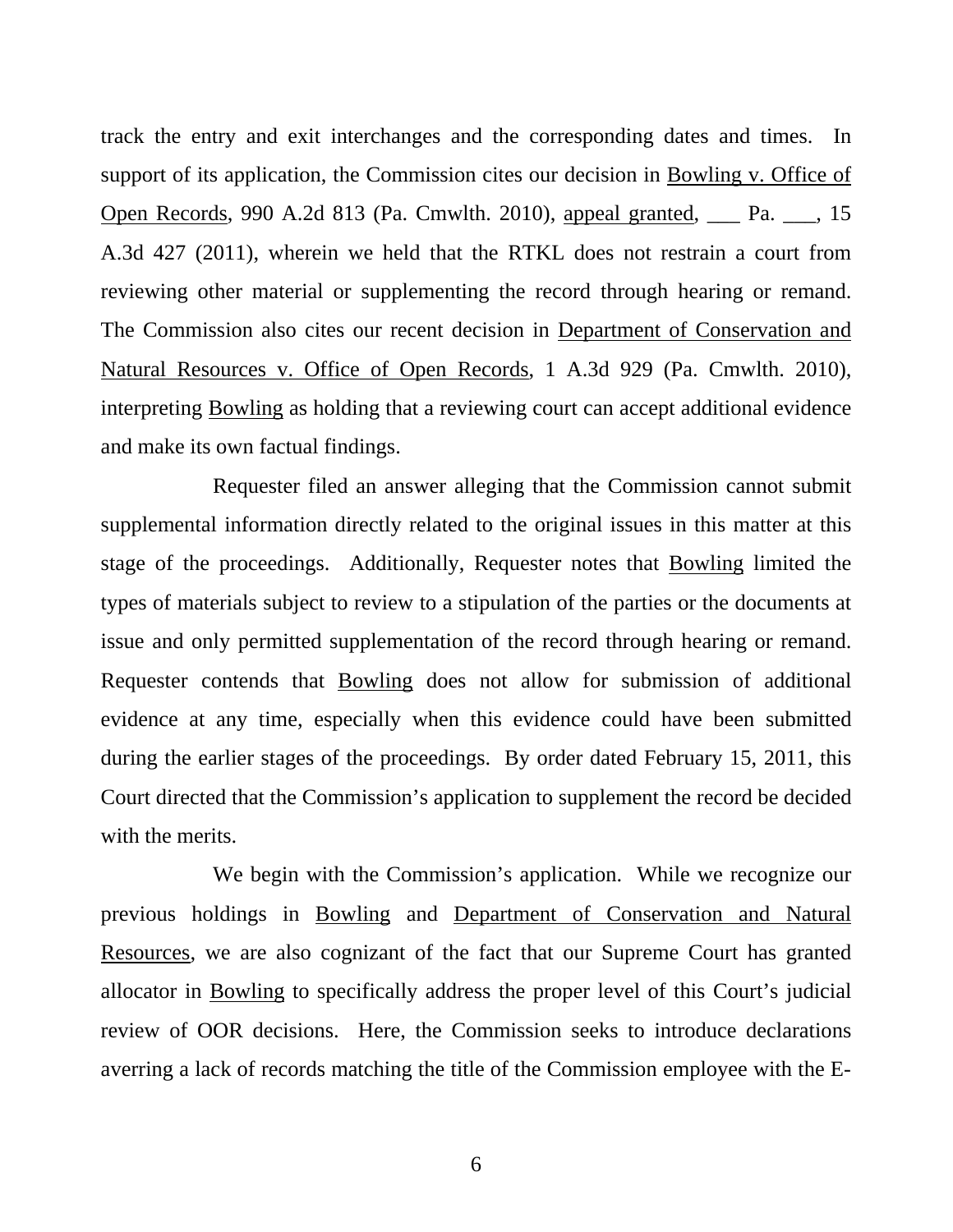ZPass transponder and vehicle movement records. However, these issues were raised in Requester's original request, which sought the positions of Commission employees with E-ZPass transponders and a record of the employees' usage of the turnpike, including the interchanges where they enter and exit and the times and dates of travel. We believe that, by attempting to submit these additional declarations, the Commission is seeking a proverbial second bite of the apple. Accordingly, we deny the Commission's application to supplement the record.

 With respect to the merits, the Commission argues that OOR erred as a matter of law in failing to conclude that all of the categories of records sought by Requester are exempt from disclosure pursuant to section 8117(d) of the Transportation Act. We agree.

 Section 301(a) of the RTKL provides that "[a] Commonwealth agency shall provide public records in accordance with this act." 65 P.S. §67.301(a). Section 305(a) of the RTKL states that records possessed by Commonwealth agencies are presumed to be public records, but that this "presumption shall not apply if: (1) the record is exempt under section 708; (2) the record is protected by a privilege; or (3) the record is exempt from disclosure under any other Federal or State law, regulation or judicial order or decree." 65 P.S. §67.305(a). Pursuant to section 708(a)(1) of the RTKL, the "burden of proving that a record of a Commonwealth agency or local agency is exempt from public access shall be on the Commonwealth agency or local agency receiving a request by a preponderance of the evidence." 65 P.S. §67.708(a)(1).

 As noted above, section 8117(d) of the Transportation Act addresses the privacy of electronic toll collection account holder information, specifically exempting certain information from the definition of a public record under the RTKL,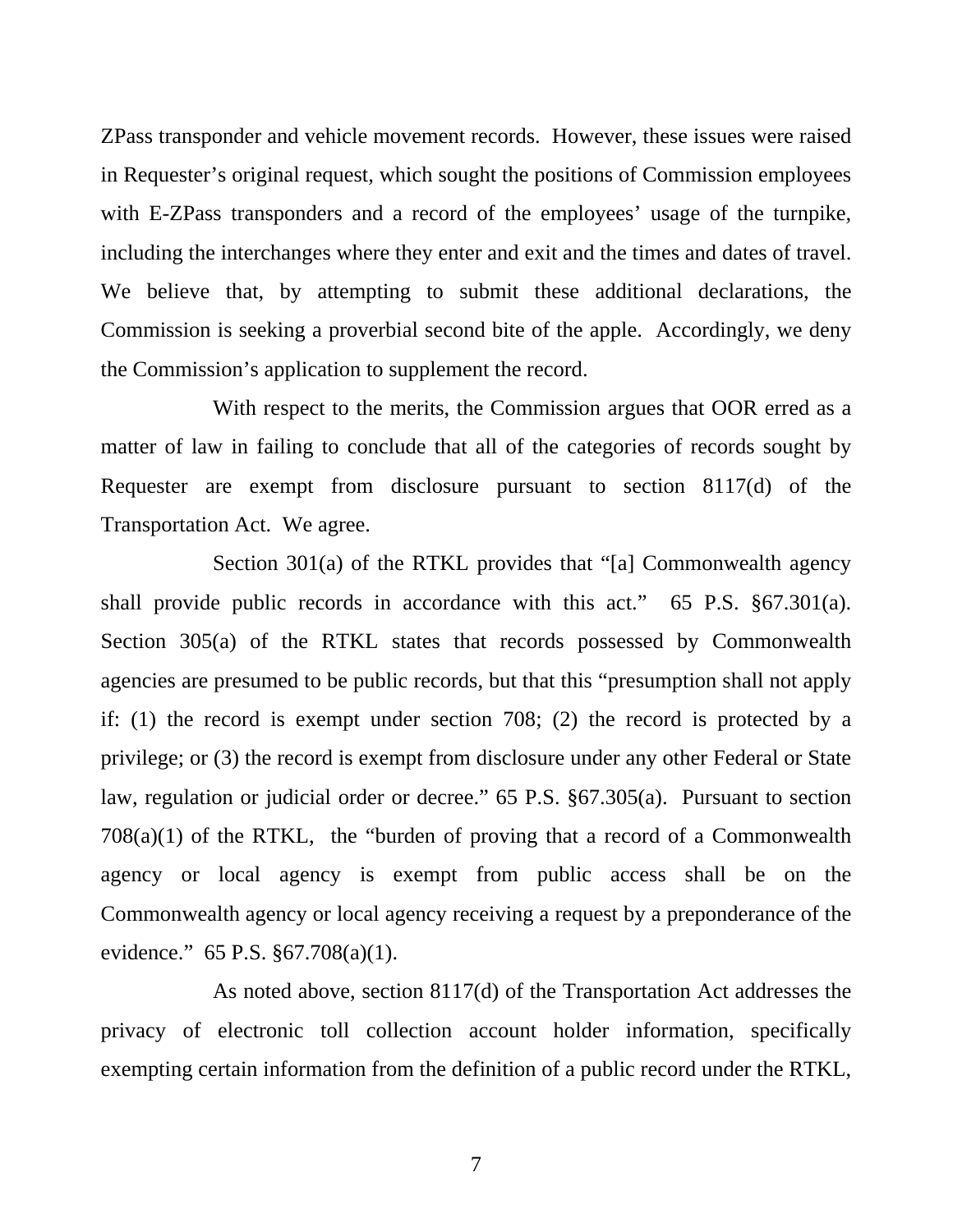including names, addresses, account numbers, account balances, personal financial information, vehicle movement records and other information compiled from transactions with the account holders. Indeed, OOR concluded that the names of individuals with E-ZPass transponders were compiled from transactions with account holders and, thus, were exempt under this section. However, OOR went on to conclude that the Commission failed to provide sufficient evidence establishing that records of usage or employee position information constituted statutorily-exempt vehicle movement records or other information protected by section  $8117\frac{d}{d}(1)(i)$ . We are perplexed by OOR's decision in this regard. In order to conclude that the names of individuals with E-ZPass transponders are exempt pursuant to the Transportation Act, OOR had to have concluded that these individuals were account holders, which is consistent with Cohick's original verification stating that Commission employees must complete a private account application.

All of the information specified in section  $8117(d)(1)(i)$  of the Transportation Act is exempt from disclosure, and the exemption includes vehicle movement records. While Requester did not use the term "vehicle movement records" in her request, she did seek a record of the employees' usage of the turnpike, including identifying the interchanges where they enter and exit the turnpike and the times and dates of travel. The term "vehicle movement records" is not defined by the Transportation Act. Nevertheless, we can perceive of no other types of records which would fit within a definition of this term other than the type sought by Requester herein.

 Finally, with respect to employee position information, Cohick stated in his original verification that the Commission does not apply for or maintain E-ZPass accounts on behalf of its employees; rather, employees are required to complete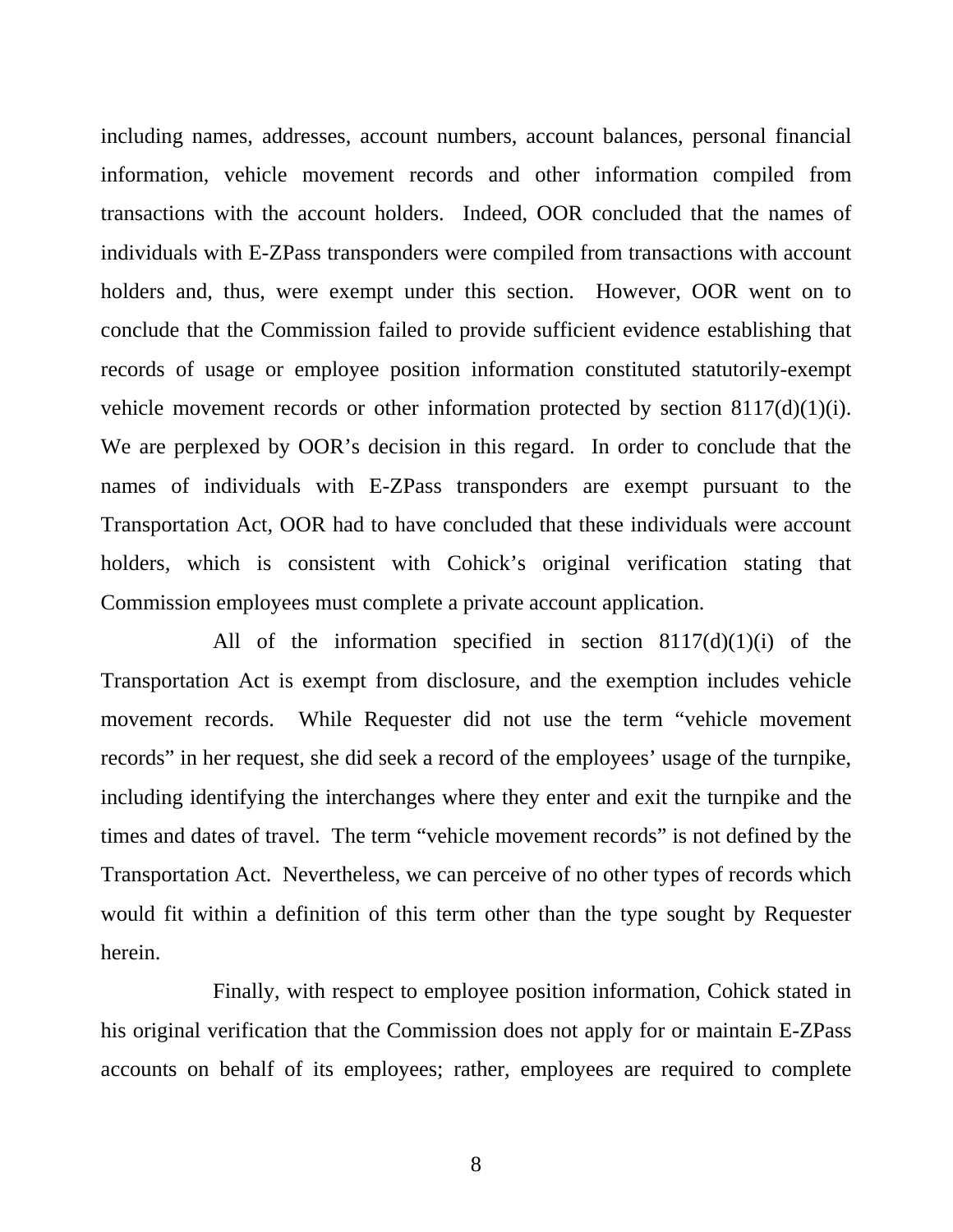private account applications in their individual names. A blank copy of the application was included in Peters' November 9, 2010, letter to OOR. This application does not require an applicant to disclose any employment information. (R.R. at 18a.) Even if the application required such disclosure, this information would be exempt under the catch-all provision of section  $8117(d)(1)(i)$  as "other information compiled from transactions with the account holders."

 Accordingly, the final determination of OOR, insofar as it denied Requester's appeal and concluded that the names of Commission employees with E-ZPass transponders are exempt from disclosure under section  $8117(d)(1)(i)$  of the Transportation Act, is affirmed. However, insofar as it granted Requester's appeal and directed the Commission to provide records of usage of the turnpike by Commission employees and employee position information, OOR's final determination is reversed.

 $\frac{1}{\sqrt{2\pi}}$  ,  $\frac{1}{\sqrt{2\pi}}$  ,  $\frac{1}{\sqrt{2\pi}}$  ,  $\frac{1}{\sqrt{2\pi}}$  ,  $\frac{1}{\sqrt{2\pi}}$  ,  $\frac{1}{\sqrt{2\pi}}$  ,  $\frac{1}{\sqrt{2\pi}}$  ,  $\frac{1}{\sqrt{2\pi}}$  ,  $\frac{1}{\sqrt{2\pi}}$  ,  $\frac{1}{\sqrt{2\pi}}$  ,  $\frac{1}{\sqrt{2\pi}}$  ,  $\frac{1}{\sqrt{2\pi}}$  ,  $\frac{1}{\sqrt{2\pi}}$  ,

# PATRICIA A. McCULLOUGH, Judge